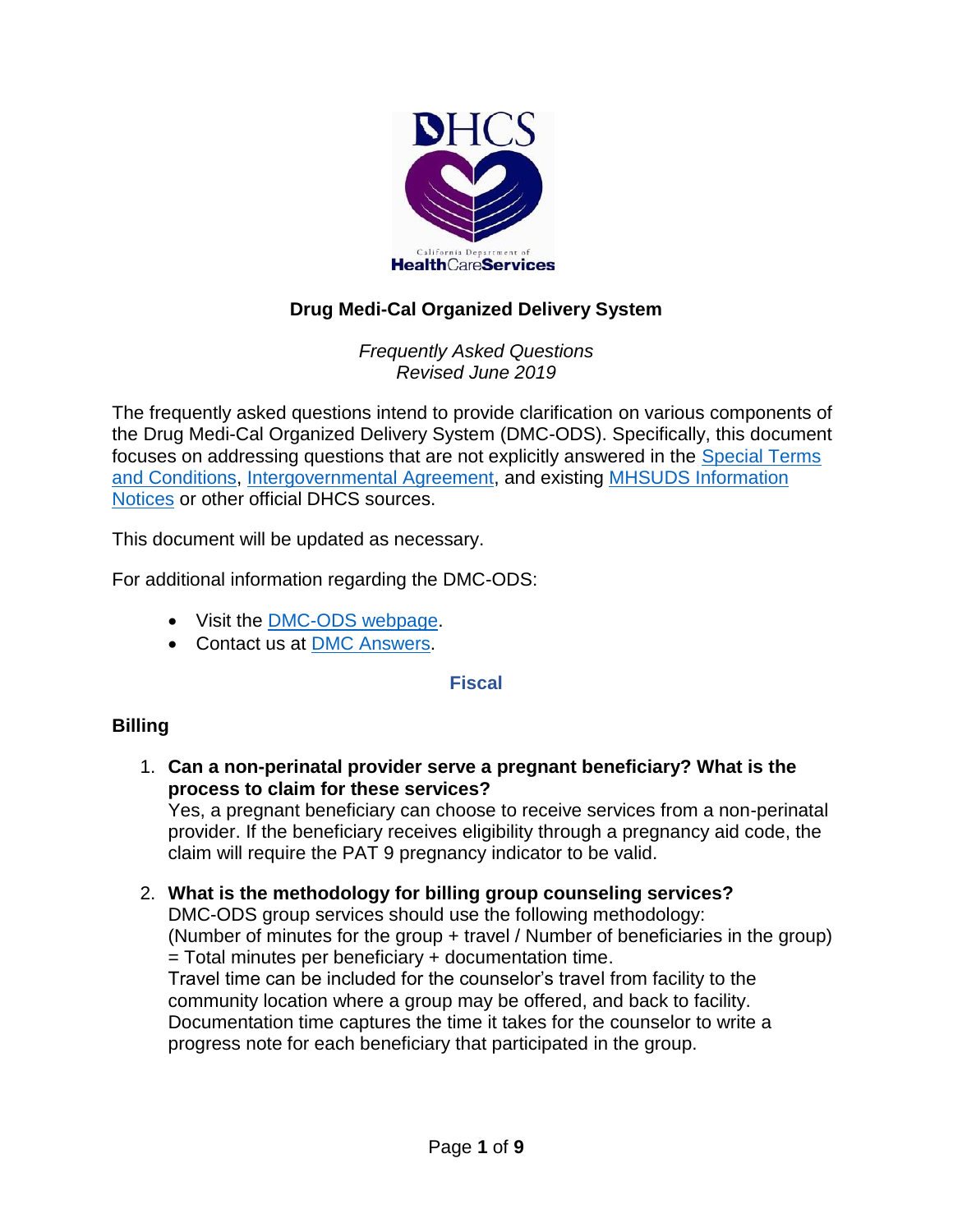3. **If a beneficiary does not attend the total required number of hours for services they were supposed to, can the provider bill for the hours that the beneficiary did attend?**

The provider cannot bill for services that were not provided. However, the hours that were provided will not be disallowed as long as the provider has ensured that the minimum required hours of services were made available to the beneficiary.

4. **If a client is transitioning between levels of care and the case managers from both organizations are meeting together with the client to facilitate the transition, can both organizations claim for the service?**

Case management for care coordination will be allowed for transitions between levels of care. Each county can structure this activity according to their policies and procedures for managing care coordination.

5. **If the only service provided on a given day is "room and board," would this be considered a non-billable DMC day?**

Yes. If the only service that is provided on a given day is "room and board" (SABG or other funded), it would be considered a non-billable DMC day. It would not alter the authorization period and the day would not be billable unless you document a clinical service on that date. If there is not a DMC claim for that day, it would not count toward the 90-day stay limit.

### **Fiscal Considerations**

- 1. **What inflation factors must be considered in interim rate-setting?** DHCS has selected the "Medicare Home Health Agency Market Basket Index" as the inflation factor to be applied by counties. The current Medicare Home Health Agency Market Basket Index is available on the [CMS website.](https://www.cms.gov/Research-Statistics-Data-and-Systems/Statistics-Trends-and-Reports/MedicareProgramRatesStats/MarketBasketData.html)
- 2. **What happens if a county underestimates costs in the development of the interim rate?**

Under or overpayment of federal funds to the contracting county will be addressed as a part of the settlement process.

- 3. **Are revenues other than 2011 realignment funds eligible for federal match?** Yes. Other local funds are eligible to be used as the non-federal match as long as they are non-federal public funds and are otherwise eligible to be used as match consistent with the requirements outlined in SSA §1903(w)(6) and 42 CFR §433.51.
- 4. **Can travel time be claimed under the DMC-ODS Pilot Program?**

Yes. Counties and county sub-contractors may claim for staff travel time to and from providing direct services under the DMC-ODS Pilot Program. Travel and documentation time is to be included in the service time and must not be claimed separately. Travel and documentation time must be linked to the service provided, documented in the treatment notes, and subject to federal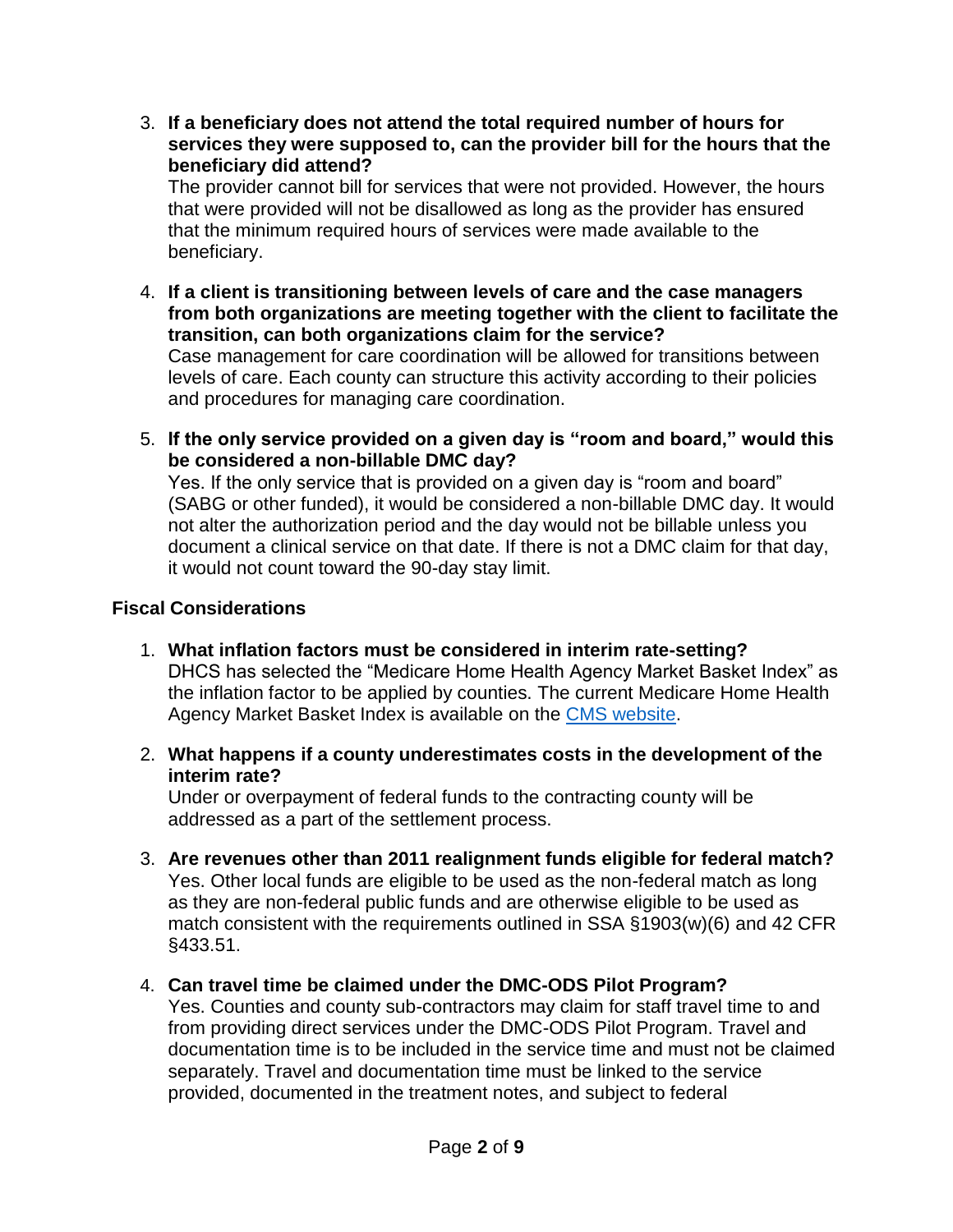reasonableness standards.

### **Quality Management**

#### **Grievances and Appeals**

- 1. **What are the county documentation requirements relating to grievances?** The county shall maintain a written record for each grievance and appeal received. The record of each grievance and appeal shall be maintained in a log and include the following information:
	- 1. The date and time of receipt of the grievance or appeal;
	- 2. The name of the beneficiary filing the grievance or appeal;
	- 3. The name of the representative recording the grievance or appeal;
	- 4. A description of the complaint or problem;
	- 5. A description of the action taken by the Plan or provider to investigate and resolve the grievance or appeal;
	- 6. The proposed resolution by the Plan or provider;
	- 7. The name of the Plan provider or staff responsible for resolving the grievance or appeal; and
	- 8. The date of notification to the beneficiary of the resolution

The written record of grievances and appeals shall be submitted at least quarterly to the county's quality improvement committee for systematic aggregation and analysis for quality improvement. Grievances and appeals reviewed shall include, but not be limited to, those related to access to care, quality of care, and denial of services. Appropriate action shall be taken to remedy any problems identified.

# 2. **What are the requirements for appeals?**

The beneficiary or their authorized representative may file an appeal in-person, orally, or in writing. If they request expedited resolution, the beneficiary or representative must follow an in-person or oral filing with a written, signed appeal. The appeal must not count against the beneficiary or authorized representative in any way. Individuals deciding on the appeals resolution must be qualified to do so and not involved in any previous level of review or decisionmaking.

Beneficiaries and / or their authorized representative must:

- Have the right to examine their case files, including their medical record and any other documents or records considered during the appeal process, before and during the appeal process.
- Have a reasonable opportunity to present evidence and allegations of fact or law, in person or in writing.
- Be allowed to have a legal representative and / or legal representative of a deceased member's estate included as parties to the appeal.
- Be informed that their appeal is being reviewed using written confirmation.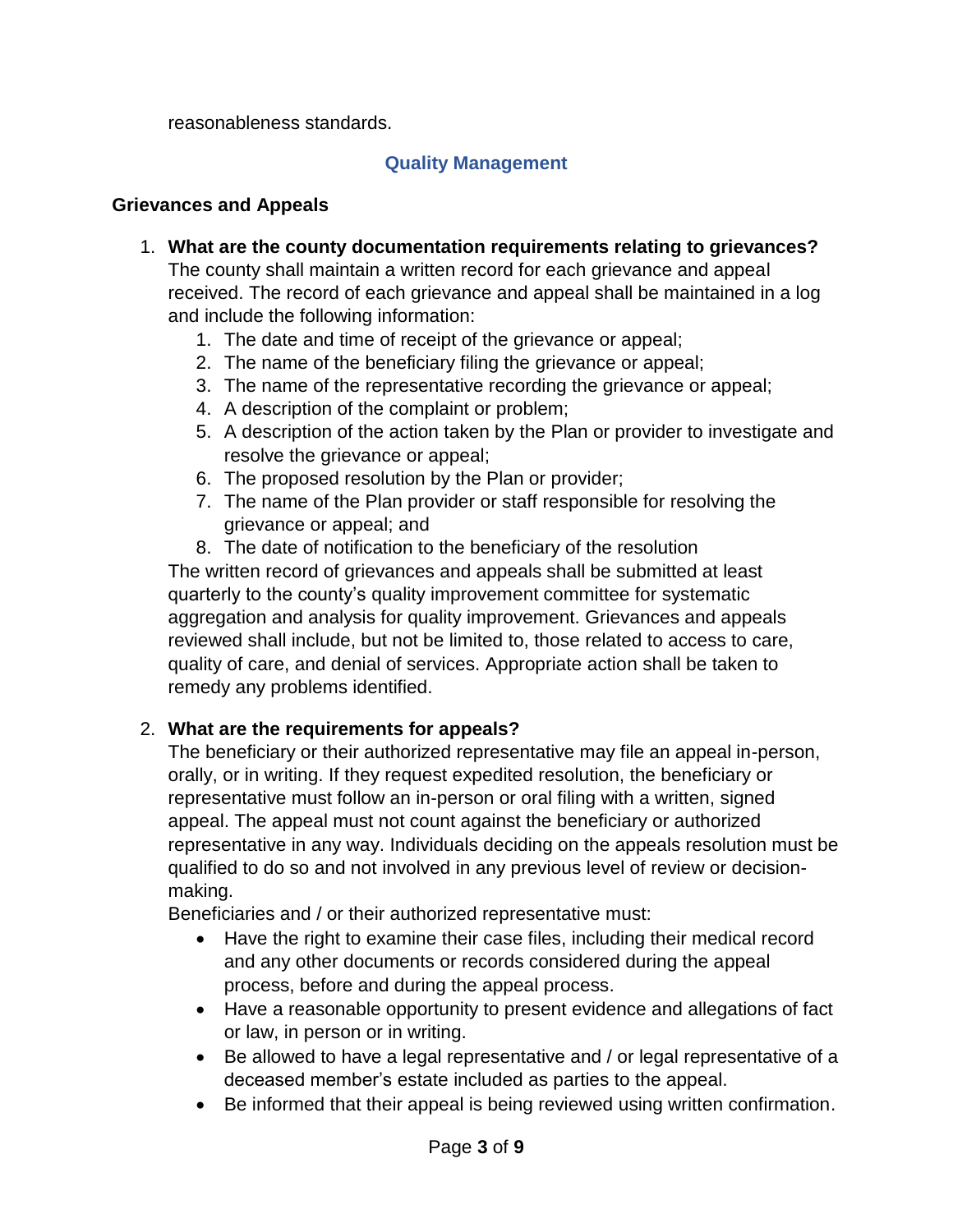- Be informed of their right to request a State Fair Hearing, following the completion of the appeal process.
- 3. **What are the requirements and timeframes for State Fair Hearings?**

Beneficiaries may request a State Fair Hearing only after receiving notice that the county is upholding an adverse benefit determination.

Beneficiaries have 120 days to request a State Fair Hearing, beginning from the date that the county gave the decision to the beneficiary in person, or the day after an appeal decision is postmarked. If the beneficiary did not receive a NOABD, they may file for a State Fair Hearing at any time.

The Department of Social Services will conduct an independent review within 90 days of receiving the request. Beneficiaries may request an expedited State Fair Hearing. If a request qualifies for an expedited State Fair Hearing, the decision will be issued within three working days from the date that the request is received by the State Hearings Division.

4. **Can counties update the NOABDs? If not, will DHCS be issuing a NOABD that is specific to SUD services?**

NOABD template language cannot be amended or modified. All templates must be used with the approved language and approved font. The section of each NOABD pertaining to the availability of large font, braille or electronic formats must be in 18-point font; the rest of the NOABD should be in 12-point font. The #4 Delivery System NOABD does not apply to SUD services. All of the other NOABDs apply to SUD services and should be used accordingly.

- 5. **Should network providers send NOABDs when discharging clients for noncompliance? Do providers issue NOABD letters or only counties?** A NOABD must be sent to the beneficiary when discharging for non-compliance. The county is ultimately responsible for ensuring that the NOABD letters appropriately reach the beneficiary. However, if they choose to make it a requirement of their providers, the county must have a mechanism in place to be notified of their occurrences to ensure compliance.
- 6. **What happens if a beneficiary never shows up for treatment after admission or never returns to treatment?** The county would be responsible for issuing a NOABD to the beneficiary, specifically a termination notice for non-compliance.
- 7. **If a beneficiary's treatment plan is modified by the provider (e.g., change in level, frequency or type of service) must a Modification of Requested Service NOABD be issued to the beneficiary?**

Outpatient DMC-ODS treatment services are not required to be authorized by the Plan. If the provider determines a change in level of care or frequency of services is appropriate, they do not need to receive authorization from the Plan. Because the provider is modifying the services, and not the Plan, a modification notice is not required.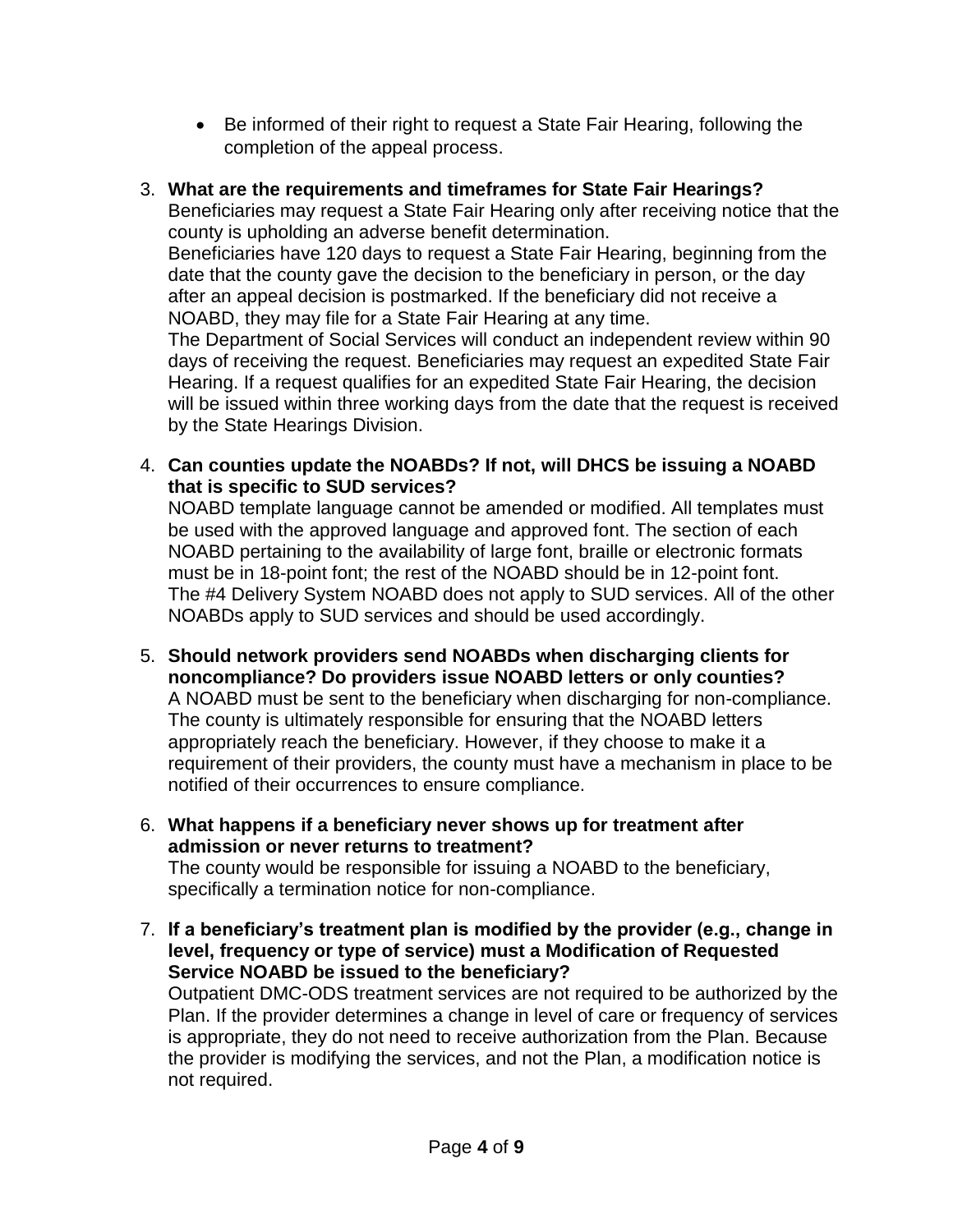### **Quality Management**

1. **If my county has an integrated behavioral health department (i.e., mental health and substance use disorder [SUD] treatment services are overseen by a single director), can I combine some of the same requirements of the DMC-ODS QI Plan with the Mental Health Plan (MHP) QI Plan?** Yes, for counties that have an integrated behavioral health department, the DMC-ODS QI Plan may be combined with MHP QI Plan.

#### 2. **What grievance and appeal information must be in the QI Plan?**

The QI Plan must include information on how beneficiary complaints data will be collected, categorized, and assessed for monitoring. At a minimum, the QI Plan must include information on:

- How to submit a grievance, appeal, and request for a state fair hearing;
- The time frame for resolution of appeals;
- The content of an appeal resolution;
- Record keeping:
- Continuation of benefits; and
- Requirements of state fair hearings.

#### 3. **If my county has an integrated behavioral health department, can I use the same QI Committee required by the MHP contract to fulfill the DMC-ODS QI Committee requirements?**

Yes, for counties with an integrated behavioral health department, the county may use the same committee, with SUD participation.

### **Staffing**

### 1. **Are student interns or trainees considered LPHAs?**

No. To be considered "license-eligible," the individual must be registered with the appropriate state licensing authority for his or her respective field. Interns who have not yet received their advanced degree within their specific field and / or have not registered with the appropriate state board are not considered LPHAs.

### 2. **Are co-signatures required for license-eligible practitioners?**

Co-signing assessments is not required for license-eligible practitioners as part of the required supervision. To be considered a "licensed-eligible practitioner," an individual must be registered with the appropriate state licensing authority for his or her respective field in order to obtain supervised clinical hours for licensure. The individual must also be working under the supervision of a licensed clinician. The terms of supervision are governed by the scope of practice statutes and the California Board of Behavioral Sciences and the California Board of Psychology professional boards. Please refer to the [California Board of Behavioral Sciences](https://www.bbs.ca.gov/) or the California [Board of Psychology](https://www.psychology.ca.gov/index.shtml) for more information on licensing and registration requirements.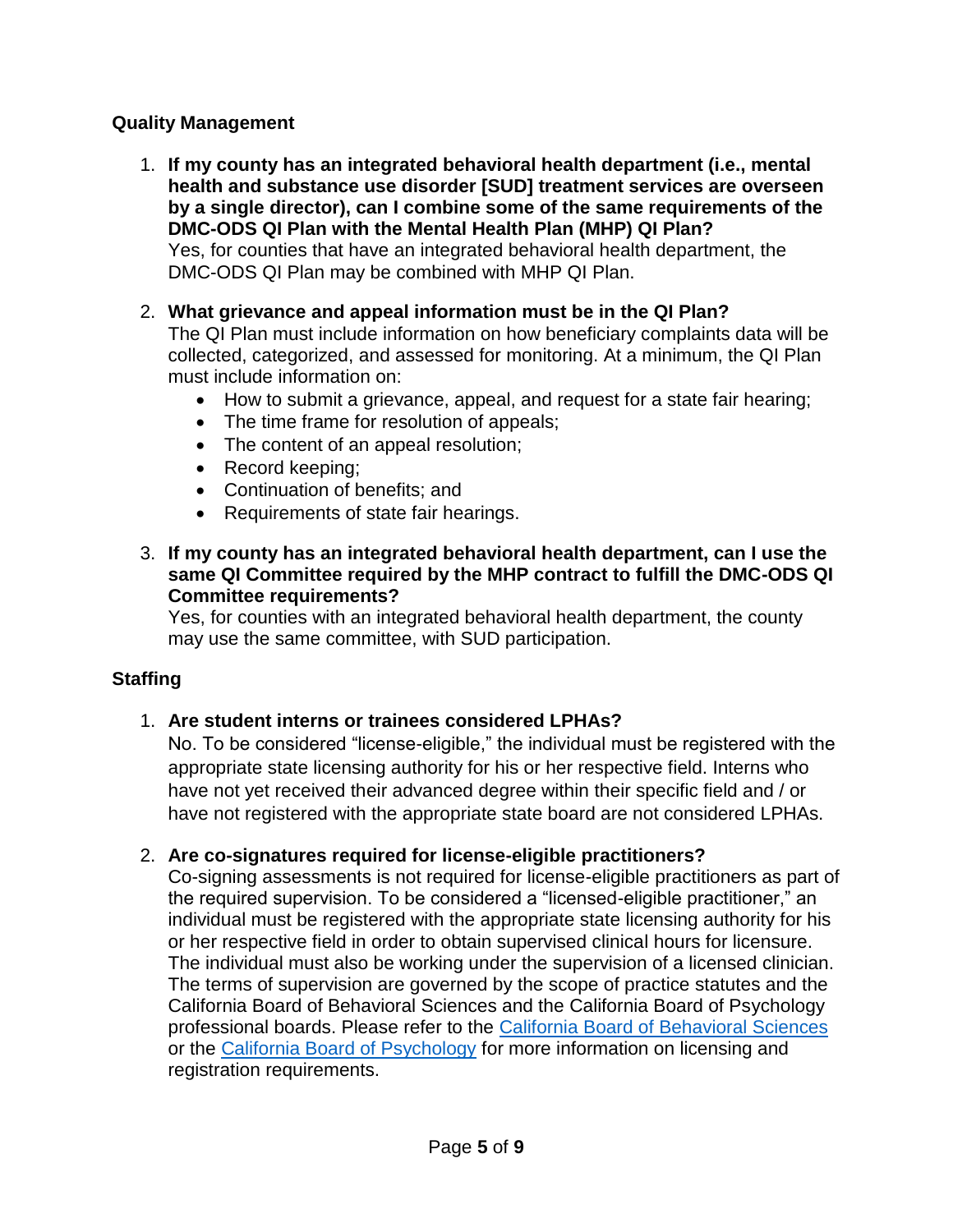# 3. **What does it mean to be a "registered" counselor?**

According to Title 22 [9 CCR 130059(a)(8)], "registrant" means an individual registered with any certifying organization to obtain certification as an AOD counselor.

### **Levels of Care**

#### **Case Management**

1. **What are the certification requirements to offer case management services?**

A site / facility offering case management services must be a certified DMC provider. However, this does not mean that services must be provided at the certified site / facility. Alternatively, services may be provided in the community.

- 2. **What requirements must be met for case management services to be eligible for reimbursement?**
	- The beneficiary is Medi-Cal eligible.
	- The beneficiary resides in the pilot county.
	- The beneficiary meets established medical necessity criteria. The initial medical necessity determination must be performed by a medical director, licensed physician, or Licensed Practitioner of the Healing Arts (LPHA).
	- Services are delivered by a qualified provider and linked to a DMCcertified site / facility.

### **Medication Assisted Treatment**

1. **Can the requirement to offer naloxone at an NTP / OTP be met by offering a form of buprenorphine (suboxone) that contains both buprenorphine and naloxone in the formula?**

No. While Narcotic Treatment Programs (NTPs) / Opioid Treatment Programs (OTPs) may offer forms of buprenorphine that contain naloxone in the formula, this is not a replacement for naloxone. Naloxone (by itself) is used to treat a narcotic overdose in an emergency situation. Naloxone utilized as a combo product with buprenorphine is utilized to prevent diversion of the medication.

2. **What are the differences between NTP / OTP MAT services and non-NTP / OTP MAT services?**

NTP / OTP MAT services include methadone dosing, buprenorphine dosing, disulfiram dosing, and naloxone dispensing, along with counseling services. Non-NTP / OTP MAT services are identified as "Additional MAT" and are optional services for the DMC-ODS. Additional MAT has a component for medication management – which reimburses the MD for medication management and prescribing. The prescription would be filled by a pharmacy and shall be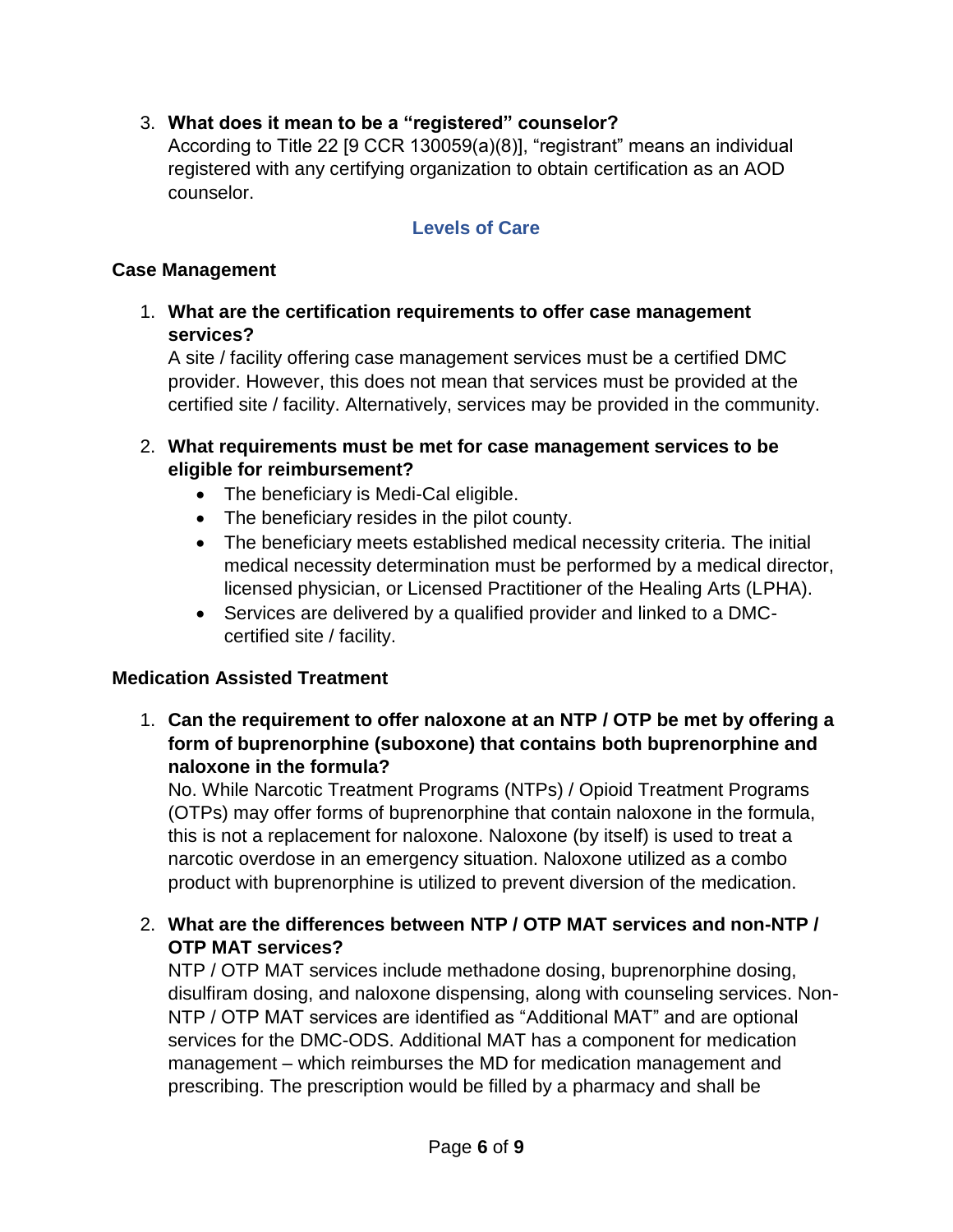reimbursed through the pharmacy benefit. There is the option for the DMC-ODS County to propose a dosing rate for five categories of FDA approved medications, including buprenorphine, disulfiram, naltrexone (Vivitrol), acamprosate, and naloxone. These rates would go through the same approval process as the Interim Rates.

# 3. **Are MAT services available outside of DMC-ODS?**

Yes. Medi-Cal beneficiaries may access MAT services outside of DMC-ODS under certain circumstances. SUD treatment providers may offer certain MAT services through an enrollment of physicians as Fee-For-Service (FFS) providers and adherence to the requirements as outlined below. See the [Medi-Cal provider](http://files.medi-cal.ca.gov/pubsdoco/Manuals_menu.asp)  [manual](http://files.medi-cal.ca.gov/pubsdoco/Manuals_menu.asp) posted online for more detailed information about the coverage available under the FFS program.

- *Buprenorphine* is a covered benefit and is available to all Medi-Cal beneficiaries who demonstrate a medical necessity for the use of the medication. Physicians at SUD facilities need to enroll as FFS providers to prescribe or administer and bill for buprenorphine.
	- FFS Medical Benefit: Any DATA 2000 waivered (X number) Medi-Cal physician can order, stock, and administer buprenorphine for treatment of opioid addiction. Such medications may be prescribed and / or dispensed in the office / clinic setting. The provider bills the medical service just as any other medical service provided by their provider type. Physicians at SUD facilities who have enrolled as FFS providers would also need to obtain a federal DATA 2000 waiver (X number). In terms of counseling, a Medi-Cal provider may be a physician, psychiatrist, psychologist, nurse practitioner, or physician assistant.
	- Pharmacy Benefit: If buprenorphine is not administered directly to the patient, and the physician writes a prescription for the patient to pick up at a pharmacy for self-administration, the drug cost is covered under the FFS Pharmacy Benefit. The rate of reimbursement for the drug cost may be found in the [Affordable](http://www.dhcs.ca.gov/provgovpart/pharmacy/Pages/ACAFUL.aspx)  [Care Act Federal Upper Limit Re](http://www.dhcs.ca.gov/provgovpart/pharmacy/Pages/ACAFUL.aspx)imbursement List.
- *Injectable Naltrexone*, a long-acting injection, is a covered benefit of the Medi-Cal program and is available to all Medi-Cal beneficiaries who demonstrate a medical necessity for the use of the drug. It may be billed as either a FFS medical claim or a pharmacy claim. Naltrexone longacting injection always requires a treatment authorization request (TAR), whether billed as a medical claim by physicians / clinics or as a pharmacy dispensed benefit. In order for the onsite physician to prescribe or administer long-acting injectable naltrexone, the physician at the SUD facility would need to be enrolled as a FFS provider.
	- **FFS Medical Benefit: An SUD physician may become a FFS** provider to prescribe and / or administer injectable naltrexone. The CPT codes 99205 and 99215 are then used to report the physician's time for naltrexone management. If the FFS physician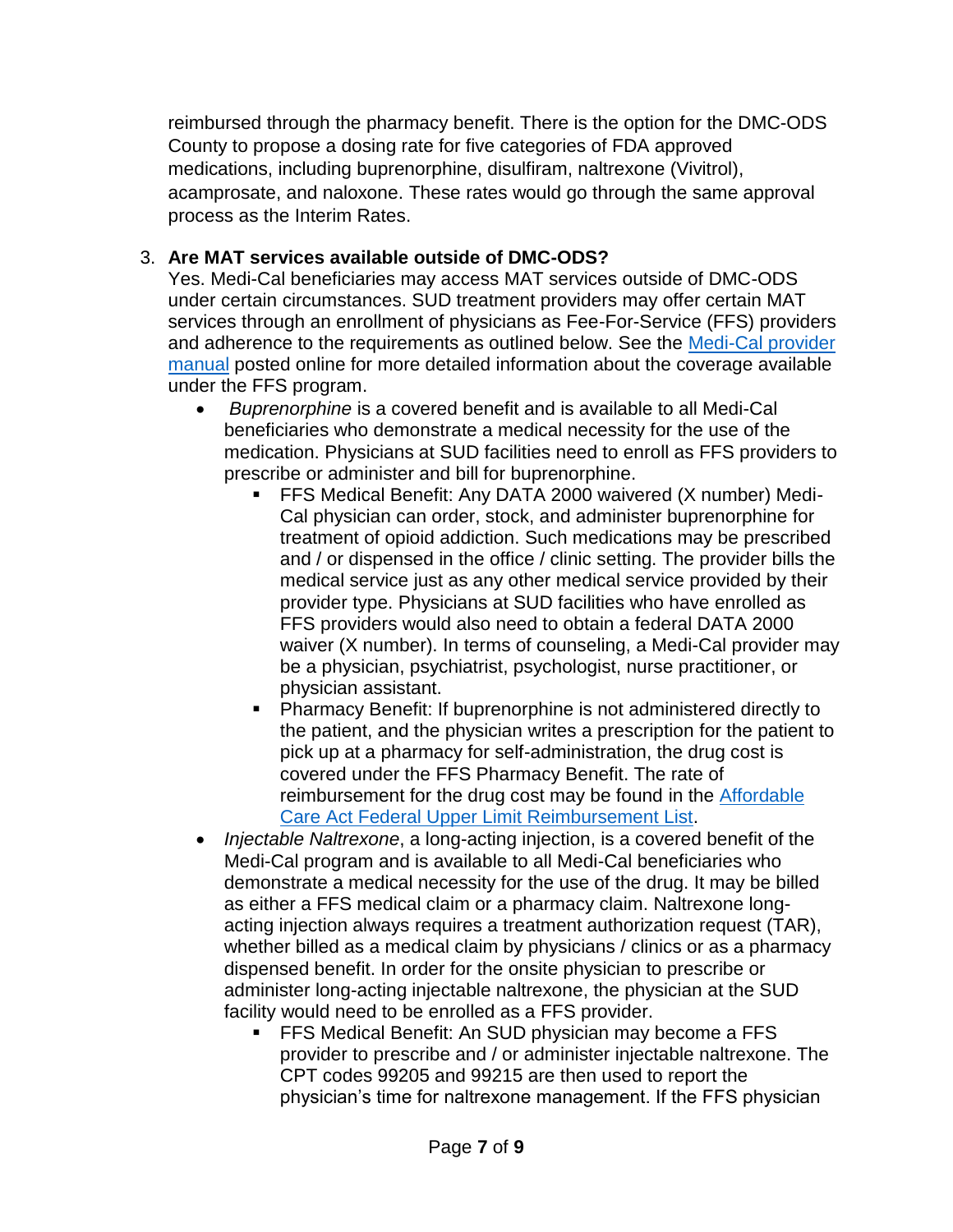administers the drug in the office, this is termed a "physician administered drug." The physician is reimbursed for the drug and the administration directly. The policy for naltrexone long-acting injection, when provided as a FFS medical benefit, can be found in the Injections: Drugs N – R section of the Medi-Cal Part 2 provider manual. It is billed under Healthcare Common Procedure Coding System (HCPCS) code J2315 (injection, naltrexone, depot form, 1 mg).

- **Pharmacy Benefit: If the FFS physician does not administer the** drug and instead writes a prescription for the medication, the injection would be administered at a pharmacy. The drug cost would then be paid for as a Pharmacy Benefit.
- Naloxone is a covered benefit of the Medi-Cal program and is available to all Medi-Cal beneficiaries who are at risk of opioid overdose. Naloxone does not require a TAR. In order for the onsite SUD physician to prescribe naloxone, the physician would need to become enrolled as a FFS provider. The drug cost is paid for through the Pharmacy Benefit.
	- Pharmacy Benefit: All authorized Medi-Cal providers can write a prescription for naloxone and provide the prescription to the patients. The patient can fill the prescription at any Medi-Cal provider pharmacy. Since the drug is administered at the time and place of the overdose, the medication would remain in possession of the patient (or caregiver), and would not remain at the SUD setting.

# **Partial Hospitalization**

1. **What certification requirements must be met in order for a county to offer Partial Hospitalization services through the DMC-ODS Pilot Program?** Pilot counties, or contracted network providers in pilot counties, must be certified as DMC Intensive Outpatient Treatment (IOT) providers and must demonstrate the ability to facilitate access to the psychiatric, medical, and laboratory services that might be identified as needs in the beneficiary's treatment plan. There is no DMC certification category specific to partial hospitalization.

### **Recovery Services**

1. **Are beneficiaries receiving ongoing, long-term medication assisted treatment eligible for recovery services given that they may not "complete" their course of treatment (i.e., opioid replacement therapy)?** If a beneficiary is receiving medication assisted treatment services through a Narcotic Treatment Program (NTP) / Opioid Treatment Program (OTP), they should access any related counseling services through the NTP / OTP provider since counseling and other supports are included as part of the NTP / OTP program. For beneficiaries receiving medication assisted treatment in non-NTP / OTP settings, such as primary care settings, they may access recovery services